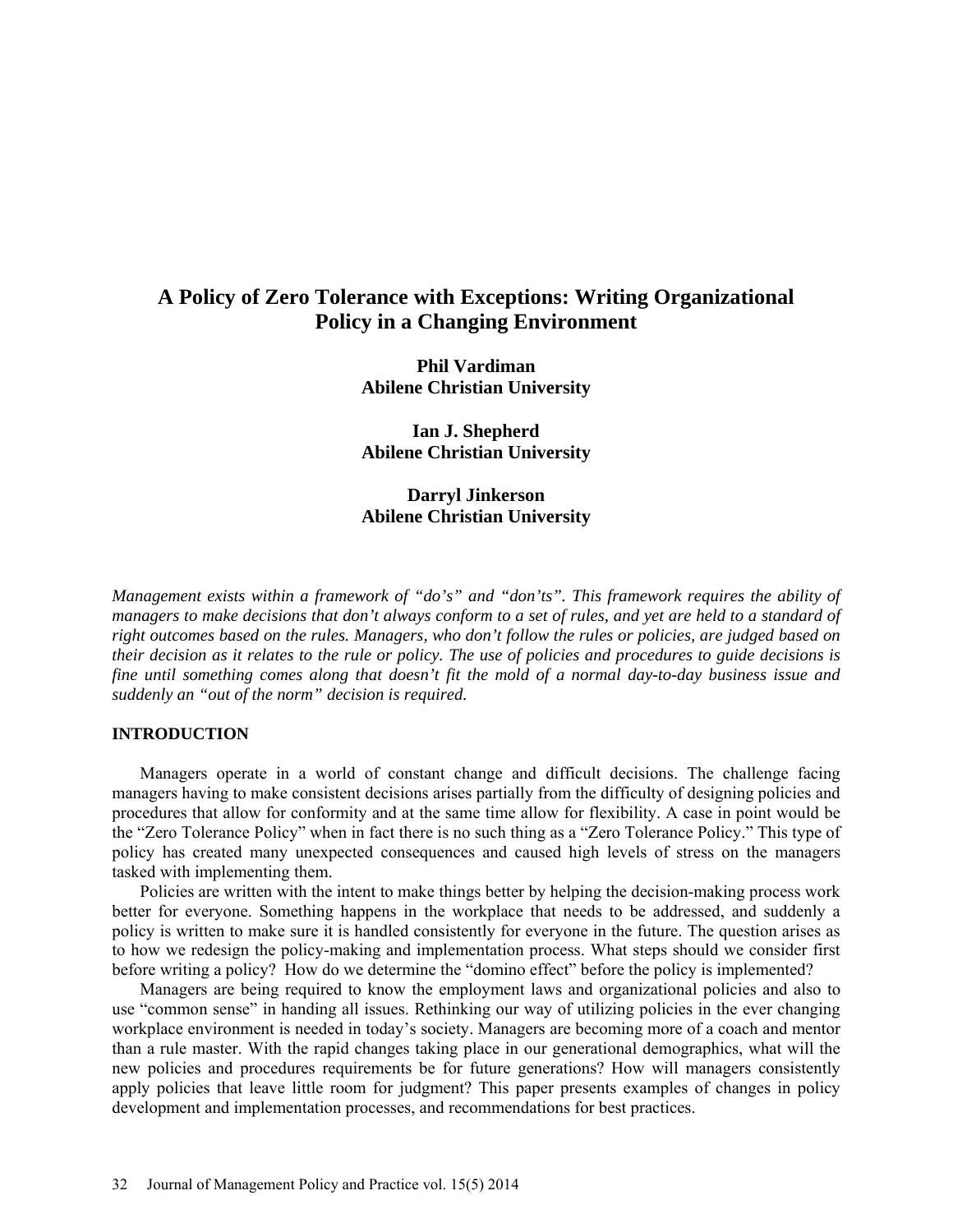#### **POLICY DESIGN**

Policy development can be a very broad topic and one that involves many different levels of design. The focus of this paper is targeted toward organizational policy development to address specific needs and required decision-making guidance. When discussing policy development for an organization, this research is not intended to focus on developing policy within a political context. This type of policy development views policy design and implementation through the use of logic models. Such models focus on how the policy will be represented, implemented, and measured within a broad scope of both internal and external stakeholders (Wallis, 2010). Many organizational policies are designed primarily to address a day-to-day need without a broad consideration of stakeholders beyond the immediate department or organizational context.

Several things need to be considered when designing an organizational policy. Unfortunately the driving force behind most new policy development is an urgent need to address an unsatisfactory condition or situation without considering the long term impact of full implementation. This need supersedes a systematic approach to policy development and has the power to override common sense. We realize this is a strong statement, but many policies have been developed with the sole purpose of addressing a single issue that arises from a crisis situation. Rarely do policies happen because they are part of a long-term well-thought-out strategic plan with no necessary need for changing the organization's decision-making processes in the short-term. Policy design should take into consideration all the potential variables of consistent decision-making, implementation, equity, and predetermined analysis for revisions. The more established organizations, such as large businesses and government agencies, have well-defined and engrained policies that are so heavy with restrictions and add-ons that it makes policy enforcement almost a joke.

The exceptions to the policy become the "rule" of the policy. You have a policy that says you can't dress a certain way at work, and then you make an exception for Fridays. This change becomes the new policy until you make an exception for Wednesday, and before long the dress code policy becomes impossible to enforce. In the academic environment we are constantly making new policies concerning the use of technology in the classroom. Students appear confused, especially when we enforce the policy differently depending on which professor or department is interpreting it. The challenge is allowing exceptions without the exceptions becoming the norm.

#### **CONSISTENCY IN DECISION MAKING**

The need for consistency is both a "fair" and "legal" requirement in an organizational climate. Treating people fair and equably is not only the right thing to do, but it is the legal thing to do. How can you always be consistent? How can you ensure fairness in your policies and procedures? When is it okay to be inconsistent and yet be fair? In the Book "The Art of War" by Sun Tzu, it is taught that establishing the rules and abiding by them to the letter is a foundational cornerstone for developing strong leadership. Once you break the rules and allow this behavior to go unaddressed, even by a high level employee, you have weakened the leadership position. With this in mind, how can you be inconsistent and consistent at the same time when handling challenging situations or difficult decisions?

The challenge in having policies that are strictly based on rules and regulations is not to build walls and limit the ability to react to out-of-the-norm situations. Basically it is hard to be consistent with a strict rule-based policy and also seem to understand the out-of-the-norm situations that require some flexibility. The need then is to develop policies that have guidelines and at the same time allow for flexibility in the application.

#### **RULES VS PRINCIPLES (GUIDELINES)**

Taking a difference approach to policy development includes moving away from simply writing new rules and instead developing principles that can be used to guide behaviors or outcomes in a variety of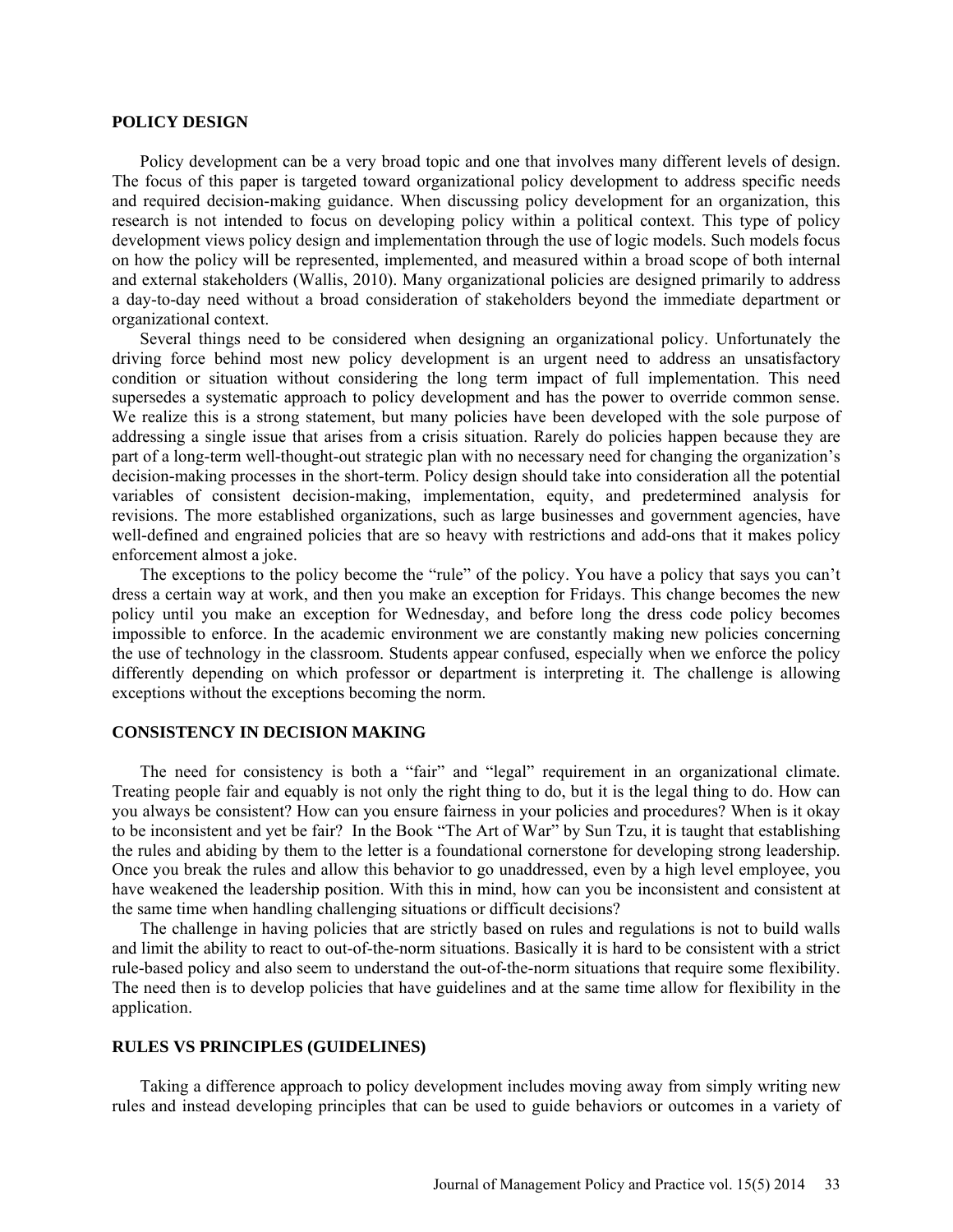different situations. It involves moving away from the reliance on specific (sometimes highly detailed) rules and relying on principles to determine the standard or expectations of acceptable behavior. This new approach does bring new challenges in the area of accountability and consistent application. To be successful, it requires learning new skills in the administration and approaches required from the organizational leadership (Black, Hopper, & Band, 2007).

Principle-based decision making processes require trust in ability and an understanding that values should serve as the foundation for appropriate decision making. These values are developed into guiding principles that start with the individual and then move through the organization. Fundamental changes in behavior are achieved through the successful implementation and administration of the appropriate guiding principles (Castiglione, 2013). Recently we helped create a new Social Media Policy for an organization that worked with a large group of individuals in the Millennial/Gen Y generation. We actually decided to change the word "policy" to "guidelines" and focus on the key principles we identified to guide behaviors in this particular age group. By taking this approach to policy development, we have found that consistency is a goal that can still be obtained even if the outcomes (decisions) are different based on the policy administration. In other words, you should always be consistent in how you reach your decision, but the outcomes may be different based on the environment and various factors impacting the decision.

Of course, there are many good patterns and examples of traditional policy development that require an established list of rules "do's" and "don'ts". It is important to understand the strengths of such policies and also the limitations of flexibility.

#### **BEST PRACTICES**

In this section of the paper, we will show two different approaches to best practices in policy development. These approaches show a traditional model for policy development and a more unstructured model designed for flexibility in both development and implementation. Both development processes focus on achieving a highly useful, practical and effective organizational policy. The process of achieving these desired outcomes is approached in very different formats and early design stages.

#### **ACUPA POLICY DESIGN**

The first example, as shown in figure 1 below, is from the association of college and university policy administrators (ACUPA). This chart lays out each critical stage of development and the key areas such as: predevelopment, development, and maintenance. This process is strong in issue identification and securing the needed approval processes throughout design and implementation. It is also strong in understanding the need for constant maintenance and policy updates. It follows a linear process that covers all the bases and helps make sure a well-defined highly structured policy is created. The overall need and expected outcomes are both identified and included within the policy development steps.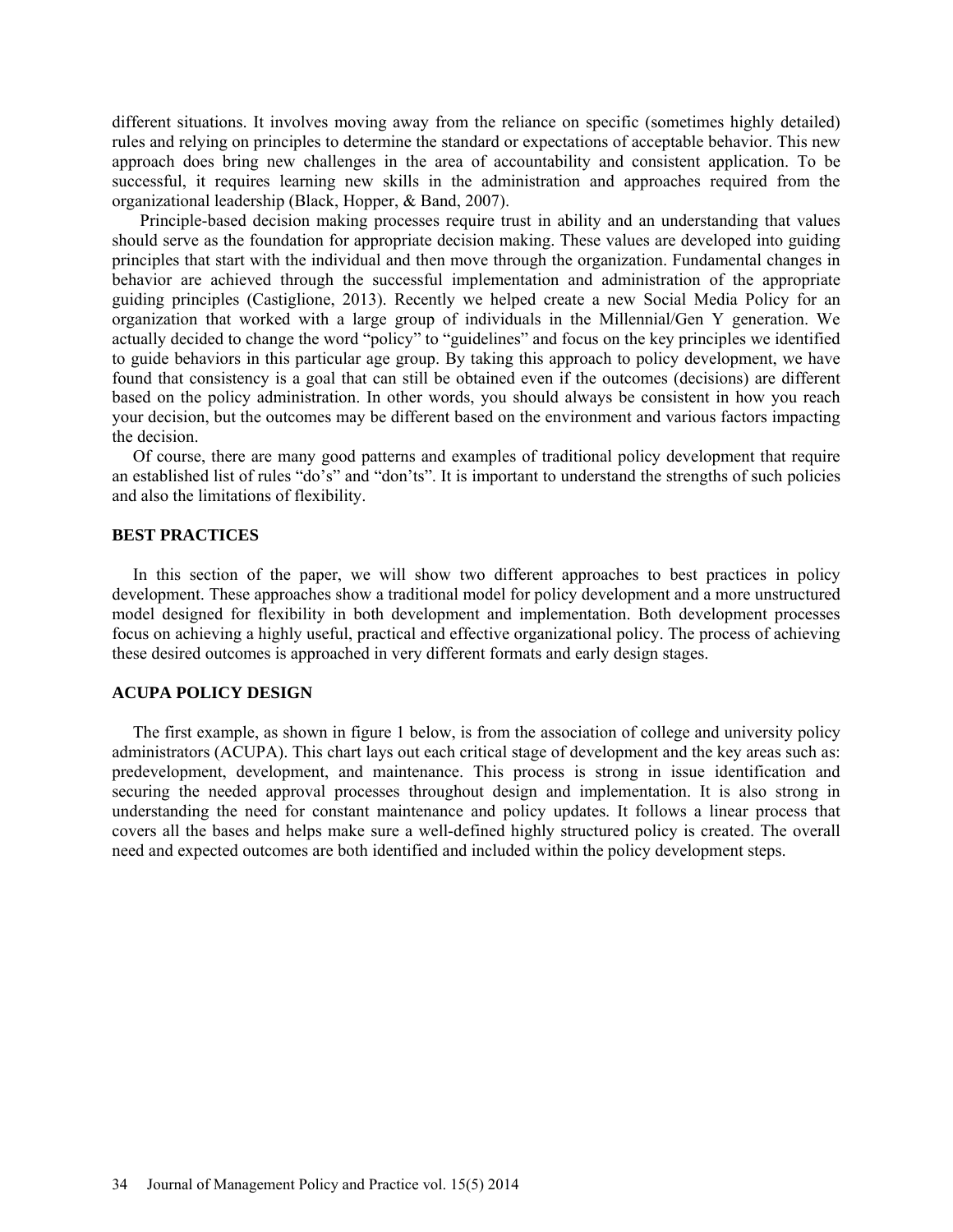#### **FIGURE 1 ACUPA POLICY DEVELOPMENT PROCESS**

# **Association of College and University Policy** Administrators



As illustrate in figure 1, a critical key to writing a good policy is to truly know what issue or situations you are attempting to address and improve. This may seem too basic, but it is very important; without starting out on the right foot you might spend an enormous amount of time trying to fix something that isn't broken. Keeping it simple upfront is very important. The strength of the simple structure lies in its simplicity (Robbins & Judge, 2015). At the beginning of policy development there is a tendency to create a wish list and to keep thinking of things to include. At this initial stage, it is recommended that policymakers be specific and expand only if the need truly exists.

You also need to identify the stakeholders and people who will be most affected by the new policy. Many times policies and procedures are written at a distance from the issue or situation needing to be addressed, with the result that once the policy is completed people will ask what were they thinking when this was written. It is simply a case of not truly knowing everything needed to develop a good policy and having the need to cover everything. To help address this disconnect, it is recommended that you assemble a team knowledgeable of the issue to help you create the new policy or procedure.

After you have identified the key issue(s) and designed the policy with appropriate language through key approvals, you begin the broad communication and implementation. An important point to remember is the need to evaluate and constantly revise the policy as needed. The desired outcome is a wellestablished policy that is broadly communicated and one that will be used appropriately. There are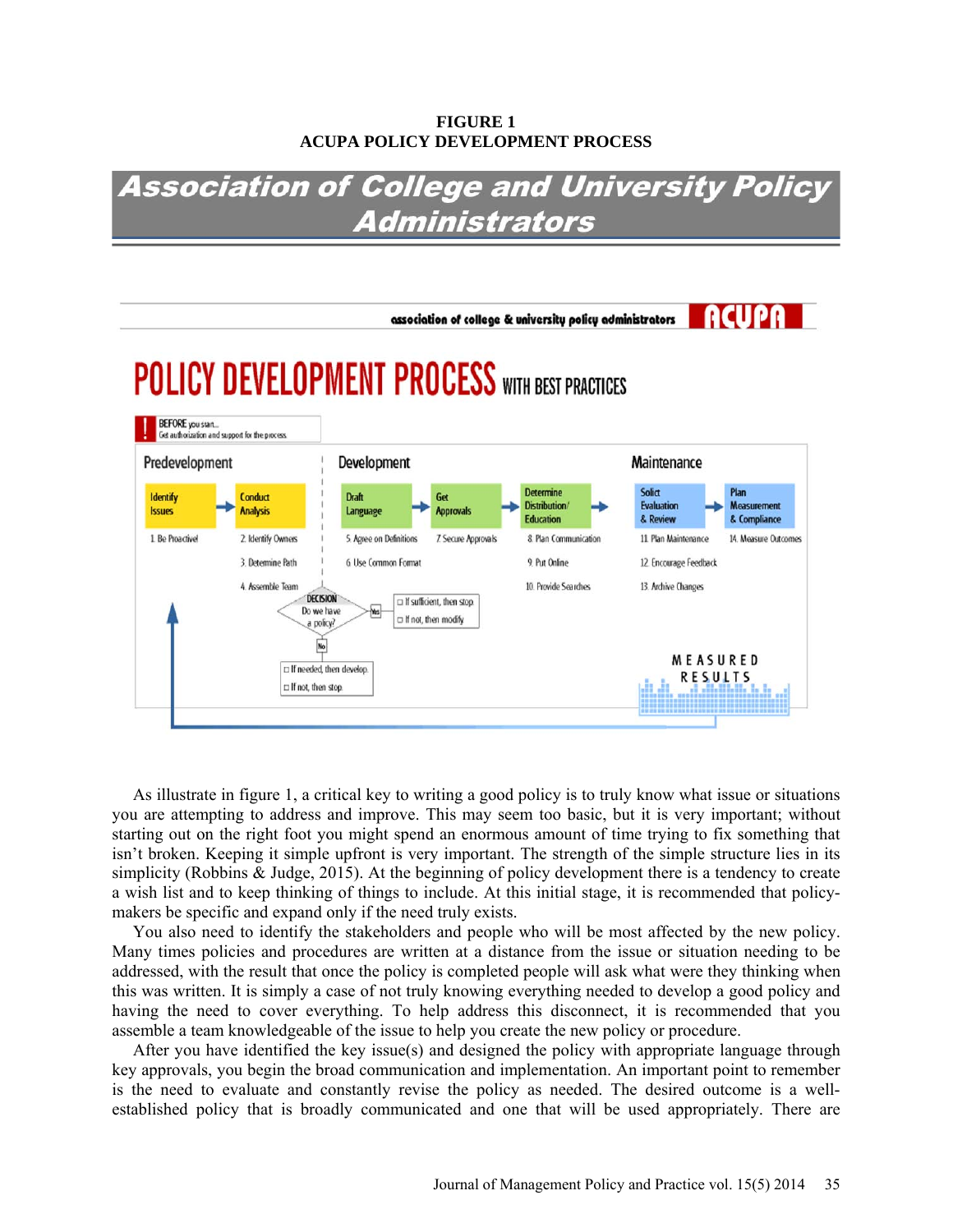countless policy manuals that have been well written and yet seldom get used and stay on the shelf collecting dust.

#### **PRINCIPLE BASED POLICY DESIGN**

Another key consideration for best practices is to move away from a rigid rule-based policy development process and move towards a more flexible principle-based policy. In the following figures 2 & 3, we begin highlighting two different approaches to policy design that both contrast and highlight key differences between a rigid design and a flexible design. This is a difficult move in organizational cultures that rely on strong leadership from the top in the decision making and approval processes. The developmental paths begins just like the traditional policy development with identifying the issue (s) and making sure the correct need is being addressed.

Depending on the policy development process, the expected outcomes rely on policy implementation, and to some degree, acceptance. This process of development understands that a good policy is not only used appropriately, but is supported and aligned with the needed change for organizational success. Beginning with the end in mind is a good rule of thumb, but it cannot justify any means to get there. It is very important to get support and buy-in from the people who are impacted by and are expected to implement the new policy.

It is also important to understand that support and buy-in does not mean total agreement. It does mean broad support and acceptance. The goal is to replace the need or desire for support and reach a higher level of acceptance that becomes a level of ownership for the new policy (guidelines). This greatly enhances the full implementation and use of the new policy. The people impacted by the policy will see it as a useful process and one that allows some degree of flexibility to reach common sense outcomes. It is not meant to be a restricting process, but more of a direction-setting policy with a positive desired outcome of changed behavior. Using a principle-based policy or guidelines requires a higher level of trust in the organizational leadership and focuses on doing the right thing more than doing it the right way.

#### **Stage 1**

At this stage, as shown in figure 2, is found the critical step of identifying the correct issue to be addressed. It doesn't matter which policy development process you select, if you haven't identified the correct issue to address, the policy will not be used successfully. In fact, if the correct issue is not addressed, it will cause confusion and frustration that adds to the time required and hinders acceptance. Revisions will have to be made, and the overall effectiveness will be diminished. The key differences lie in the initial developmental steps once the issue(s) have been identified. Basically, it is at this point a decision is made to either begin by writing rules and regulations that address the direction of change or by developing a set of principles that encourage the desired behavior (s) to address the direction of change.

#### **Stage 2**

At this point the desired outcomes are expressed, and the required set of rules "do's" and "don'ts" are identified. Everything is documented exactly as desired and buy-in is secured from high level leadership for the policy. The high level of commitment obtained from the top leadership is for both implementation and compliance (following the policy). It comes down to the list of "do's" and "don'ts" and how they are to be followed. Key employees are identified to approve, communicate, and provide direction in the developmental process. The developmental process and format of the policy is taking shape within a limited amount of communication and buy-in.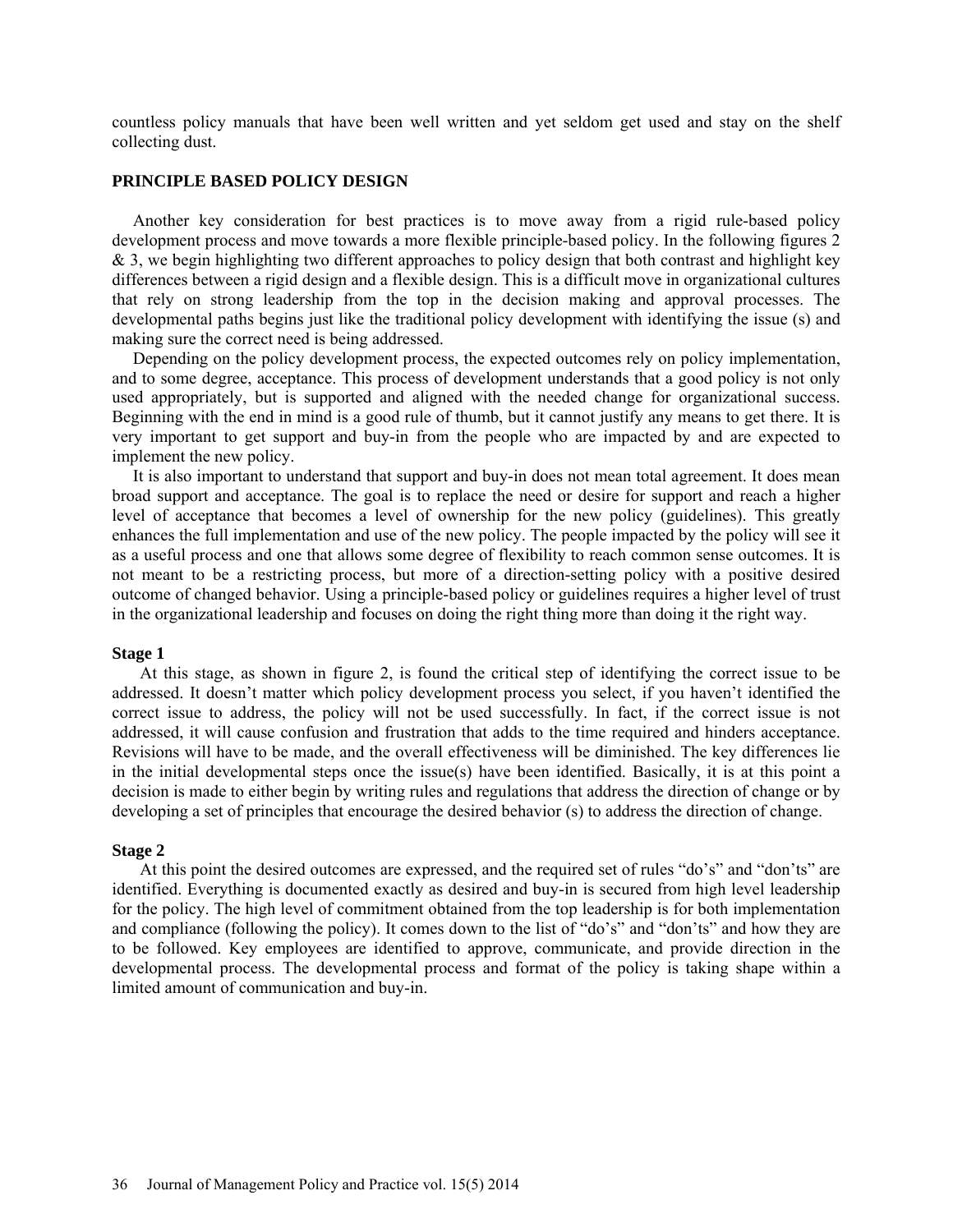**FIGURE 2 TRADITIONAL POLICY DEVELOPMENT PROCESS (FOUR STAGES)**



## **Traditional Policy Development Path**

#### **Acceptance Filter**

Policy acceptance by the employees tasked with interpreting and implementing the new requirements are critical to the overall success and realized outcomes. In a traditional policy development process, once the policy has been written and approved then the policy is required (forced) to be used. As the policy is rolled out, many things impact the acceptance of the new policy. Some of these begin with the basic first step of identifying and addressing the correct need. Added confusion is created when policies are written to address a need caused by one incident, but not totally bought into by the employees tasked with interpreting and implementing the new policy. For example, when a policy such as attendance is created to force employees to come to work on time, it can also be interpreted as a time determinant for not only beginning and ending work but also for when work actually occurs. As a case in point: when a person is required to use a time clock to record working hours, it is then a document trail detailing when they should work and not work. Basically, anything that is not on the clock is not considered work. This type of policy is supported by employment law, but it does create some confusion in an unstructured work environment.

Another recent example of confusion created by a new policy would be the "The Affordable Care Act" requiring insurers to cancel individual policies if they don't meet new minimum benefits or costsharing rules established by the federal government. The intent of this policy was stated much differently, and has caused many debates and frustrations regarding its interpretation. Again, the policy roll-out has been difficult because of differences between what was originally said to be addressed and how the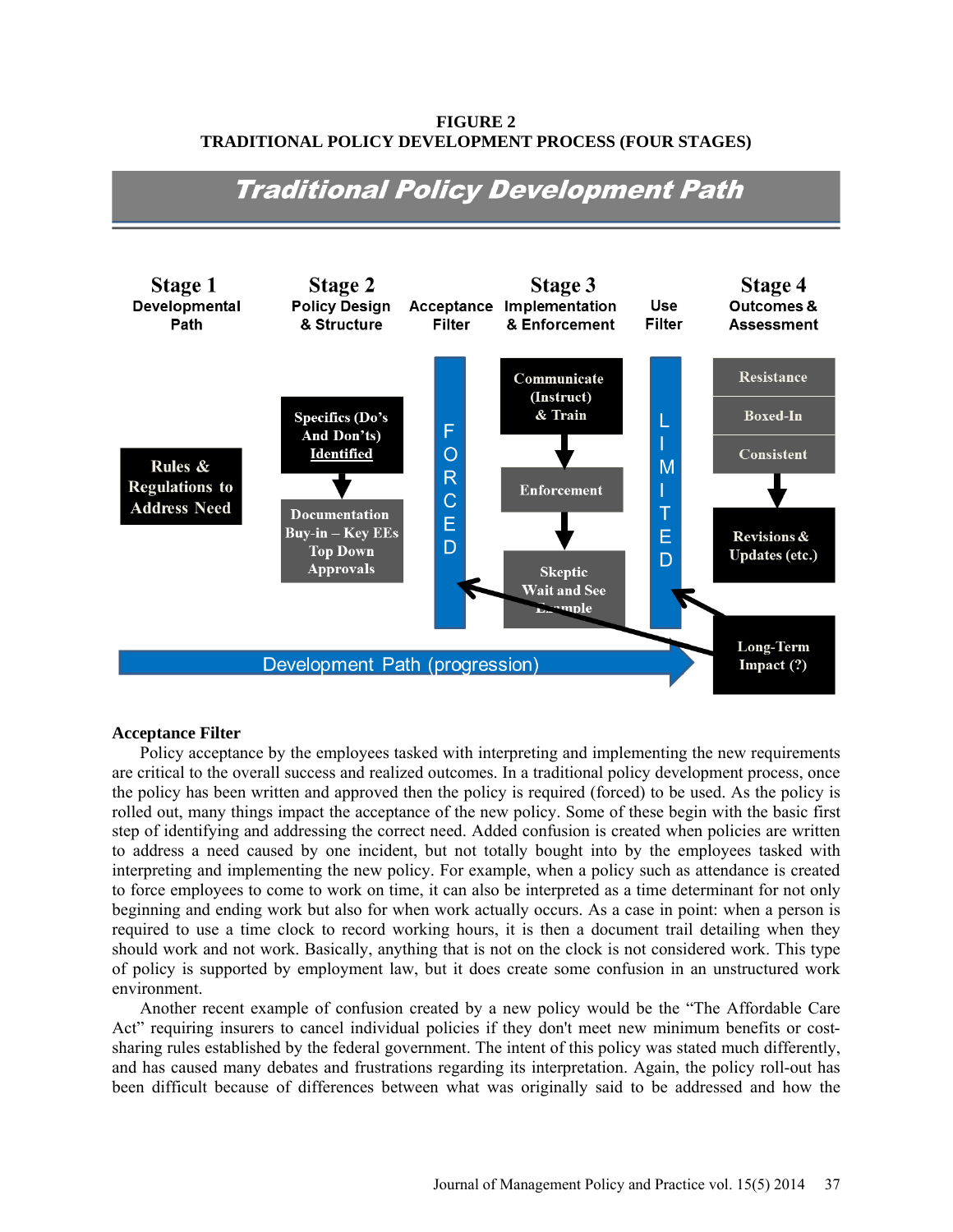implementation process has had to be adjusted or revised to clear up confusion caused by a different outcome (overall impact) than what was communicated.

#### **Stage 3**

After the policy has been developed, then it is communicated to the workforce and the impacted employees are trained and instructed on the correct use of the policy. This step is also well documented and given strong emphasis. This stage is presented with an understanding that the policy will be used as necessary to address situations that are out of compliance. It is at this stage that a certain level of "wait and see" is felt by many within the workforce. The employees understand that new policies are constantly being developed and many times the need for the policy changes or the level of buy-in drops to a point where the policy simply is not enforced anymore. If the skeptics can wait long enough, then the policy will either go away or simply become an out-of-date document that no longer affects them.

#### **Limited Use (Filter)**

At the time of creation, all policies are expected to be used and to achieve the desired outcomes. The actual success of the policy lies in the level of use and how well the need is addressed. The true test of a policy can be measured by the overall commitment to follow the requirements (rules & regulations) and the long term impact on the organization. One of the "watch-outs" for utilization is the unforeseen domino effect caused by a rigid set of rules. A domino effect as defined by BusinessDictionary.com as the repercussion of an act or event under which every associated or connected entity is affected to more or less the same degree. This affect is named after the circular arrangement of dominos in which if any one domino falls, all fall. When writing policies, it is hard to consider the domino effect unless you have a strategic focus.

Another concern to consider is unintended consequences that happen when a policy is implemented without considering the full impact or big picture. A perfect example is the "Zero Tolerance Policy" as discussed at the beginning of the paper. As an example, Debra Smith, the multi-unit owner of eight Subway sandwich shops, had a vision to establish a chain of family friendly restaurants that promoted a clean, safe, and attractive atmosphere. Debra had grown her operation from one shop location in a very small rural city to eight locations – five of which were in a much larger city. Debra attributed much of her success to the values and attitudes that she personally modeled in her management style and work behaviors. To help promote and foster these values and behaviors throughout all the stores, she developed an extensive new employee orientation and well documented personnel policies that were very typical to the fast food industry.

One policy that was unique to Debra's operation was a zero tolerance policy against the use of profanity in the work place. This policy was written to establish a cooperative and professional workplace environment. Everyone bought into the policy on these premises. The written policy stated that the use of profanity or vulgar language will be grounds for immediate termination. The policy forces the question, "Would Debra actually fire someone that used profanity in the workplace regardless of the situation?" The policy had never really been tested until the day Debra received a phone call from her General Manager, telling her that one of their best managers, had just gone berserk at a meeting and cursed out all the other managers in the room. Wow! What should Debra do? Should she fire the manager for violating the zero tolerance policy? Now the real dilemma is being forced on the manager because of the No Tolerance policy. Again, the policy was developed and written for the right reason, but its implementation and ultimate effect on the workplace is in doubt.

Faced with having to make the difficult decision of letting the manager go, it was decided to wait and fully evaluate the incident from all angles. Basically this decision has caused a longer delay in addressing the issue, and it eventually went away or at least dropped from the top of the to-do-list. As the time passed, most everyone tried to forget about the incident and hoped that there would not be another situation involving profanity in that type of sitting. Based on manager interviews and further discussions, it was discovered that profanity does occur on many occasions in the normal course of work. It was also discovered that the actual written policy does state a zero tolerance for profanity. The policy is still used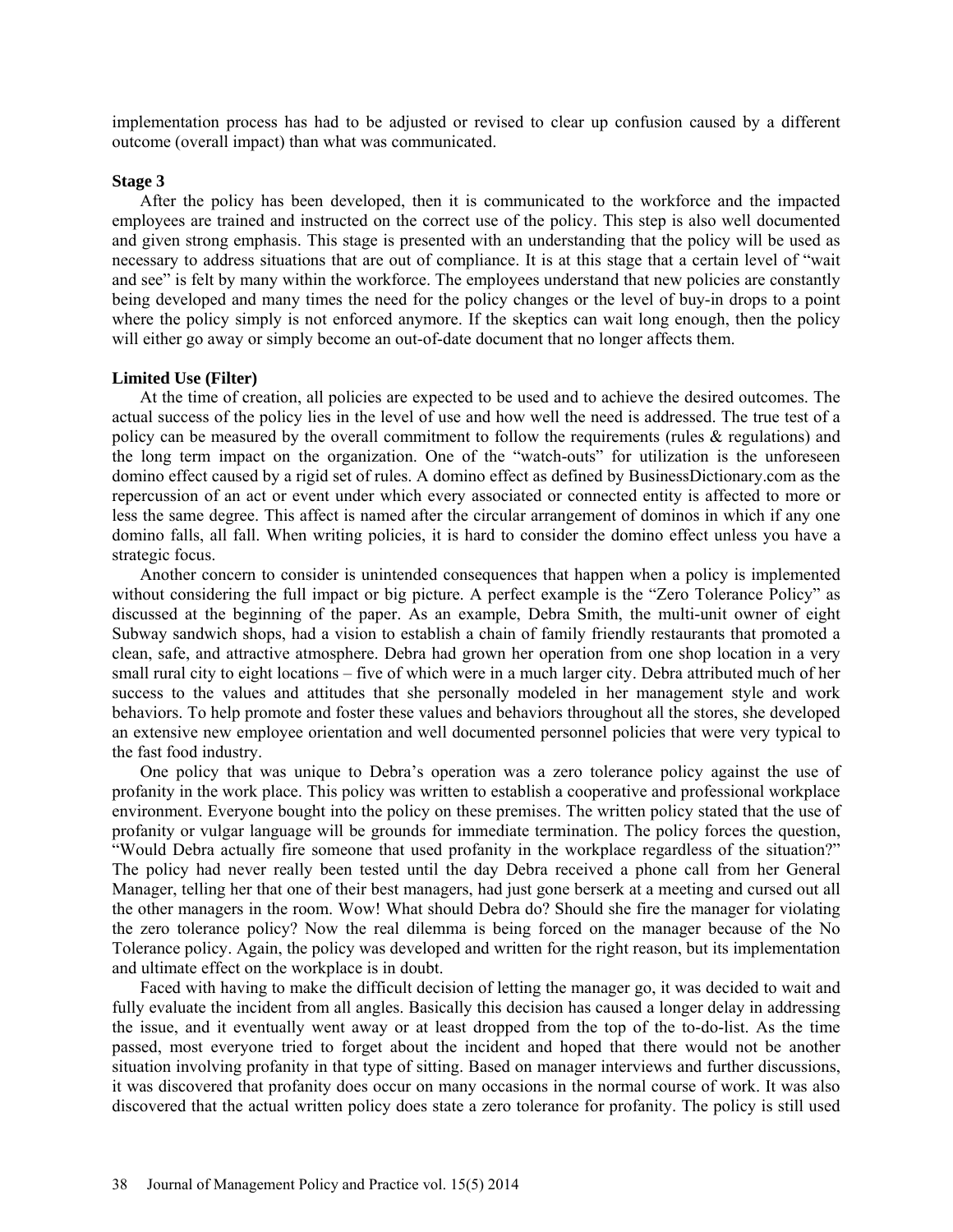for training purposes and no one has challenged its validity. The time bomb is ticking and everyone knows that the next incident is just a "word" away.

Finally, if a policy is deemed to be too difficult to use, or if it simply does not adequately address a long term need then it will simply cease to exist in a practical sense. These types of policies tend to become dust collectors and stay on the shelf. There is a high level of satisfaction in policy creation when it is fully documented and finalized. If the policy is not written in such a way as to be used for a broad area of need, then once the crisis has passed the policy becomes obsolete. The policy is then closed and placed on the shelf until we have another need for it, but when that happens we will probably find a way to address it with an exception, so we really don't need to look at the original or outdated policy. We have now in effect written a new policy that may in fact be undocumented. Many organizations have undocumented polices that every long-term employee knows and recognizes.

#### **Stage 4**

The final stage is one of both acceptance and resistance. Depending on how specific the policy is written the final effect may be one that limits or restricts the overall effectiveness of the implementation. The example of a zero-tolerance policy as stated earlier can cause management to be boxed-in with little flexibility in the decision-making process. This causes resistance to use the policy. The more rigid the policy, the more consistent in the final decisions (outcomes), but at the same time a more rigid policy can lead to questionable solutions that seem to say one size fits all. To address this challenge, a process of constant policy updates and revisions is required. This requirement can lead to a large and robust policy that will rarely be read and will be even less likely to be used appropriately.



**FIGURE 3 PRINCIPLE BASED POLICY DEVELOPMENT PROCESS (FOUR STAGES)**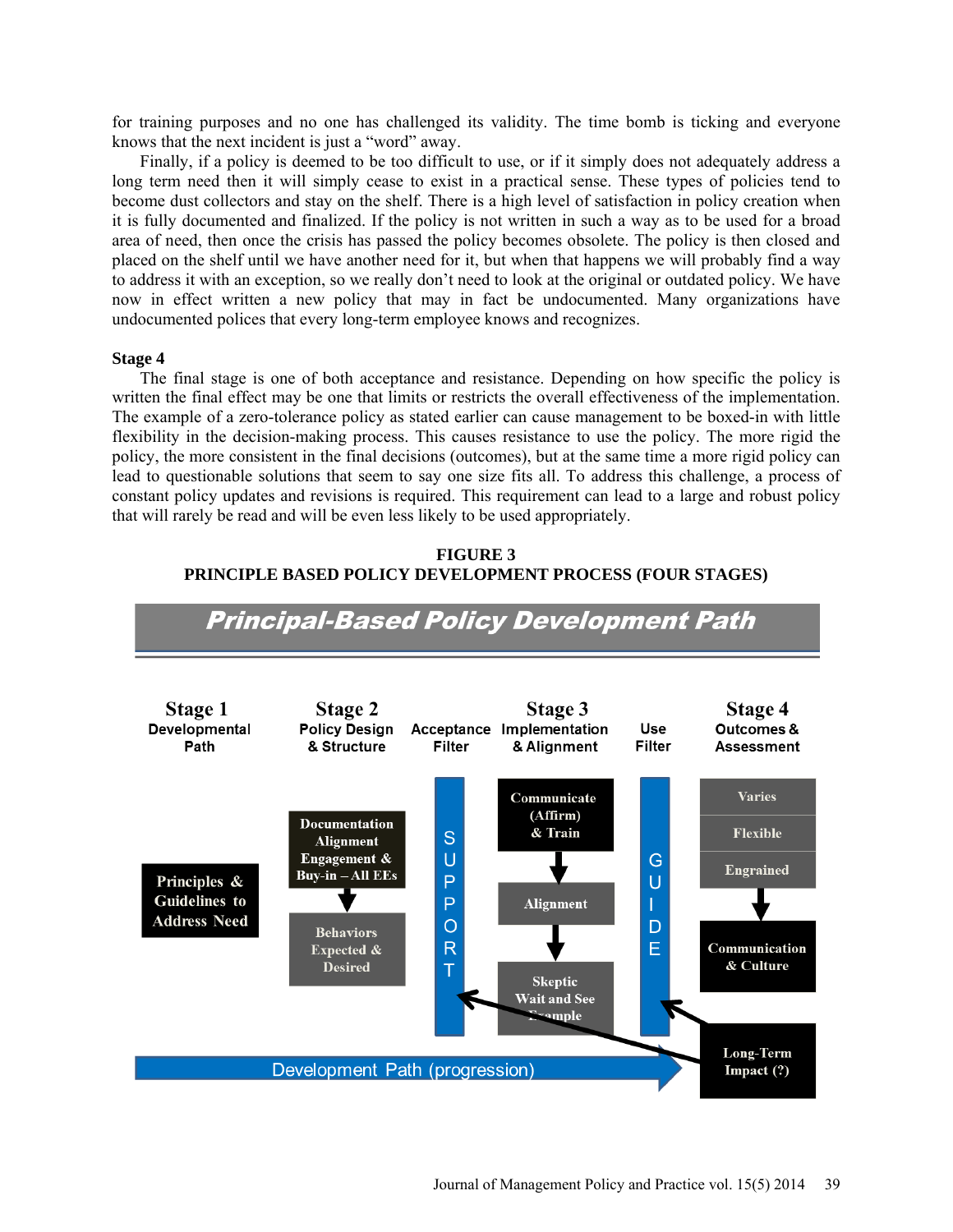#### **Stage 1**

As shown in figure 3, when considering a principle based approach to policy development it is once again critical to identify the correct issue to be addressed. As stated earlier, it doesn't matter which policy development process you select, if you haven't identified the correct issue to address, the policy will not be successful. A key difference at this stage in policy development begins by establishing a set of principles or guidelines to provide direction and adequate flexibility to fully address a large scope of situations depending on each specific need. At this stage it is recognized that flexibility is just as important as principle refinements. The overall support and usability of the policy or guidelines will greatly increase depending on the acceptance and alignment with the agreed-upon set of principles. This stage begins the engagement and alignment process.

#### **Stage 2**

At this point, buy-in is sought from all or a large group of employees who will be impacted by the policy with its stated principles or guidelines. It is important to seek engagement and understanding from those expected to communicate and implement the policy. Documentation will be more focused on identifying and defining each specific principle or guideline. Policy documentation based on principles is normally much shorter and allows more flexibility in interpretation. Again, the desired outcome is alignment with the established principles and not rules-based enforcement. By gaining alignment, a change in behaviors is expected to occur that satisfies the policy goals. This stage is critical for the acceptance and support for the policy. It sets the stage for ownership of the new policy and not just following orders if the proper buy-in and support was gained upfront during the initial development process.

#### **Acceptance Filter**

The point of acceptance is much easier when developing principle-based policies. To a large degree the acceptance has already occurred during the identification and definition of each principle or guideline. By involving many of the people tasked with policy interpretation and implementation, the buy-in and alignment has already occurred. If the work up to this point has been done appropriately then the acceptance filter is one of support and even ownership. This is a key strength of principle-based policy development. The policy doesn't have to be forced through the organization. It is seen as a guide that can be flexed within reason to help provide direction. It is not seen as a set of rules that limit decision making and flexibility in application.

#### **Stage 3**

Key to this stage is the overall broad-based communication of each principle and/or guideline along with suggestions for implementation. As stated earlier, flexibility is a key strength of principle-based policy development, but at the same time the communication process does allow for training and affirmation on how to use the policy within different scenarios. Training is vital for appropriate interpretation and alignment on the proper uses of the policy. Again, a key goal is not to determine every decision outcome upfront, but to provide consistency in how the policy is administered. As with every policy, there will be skeptics waiting to see how well the policy is interpreted, applied, and fully implemented. The more buy-in you can get from the people impacted by the new policy, the more easily concerns can be addressed.

#### **Guide – Use Filter**

The actual application of a principle-based policy can be very broad. You have the advantage of applying a set of principles to each situation that allows flexibility and common sense. The policy is seen as a good tool to help you address and find answers to difficult situations. It is meant to be positive and not restrictive. There is both an art and a science to policy interpretation and use. Policies that are principle-based become easier to use and, to some degree, part of the culture as discussed in stage 4. It is at this point that you know the policy is successful and has achieved full implementation.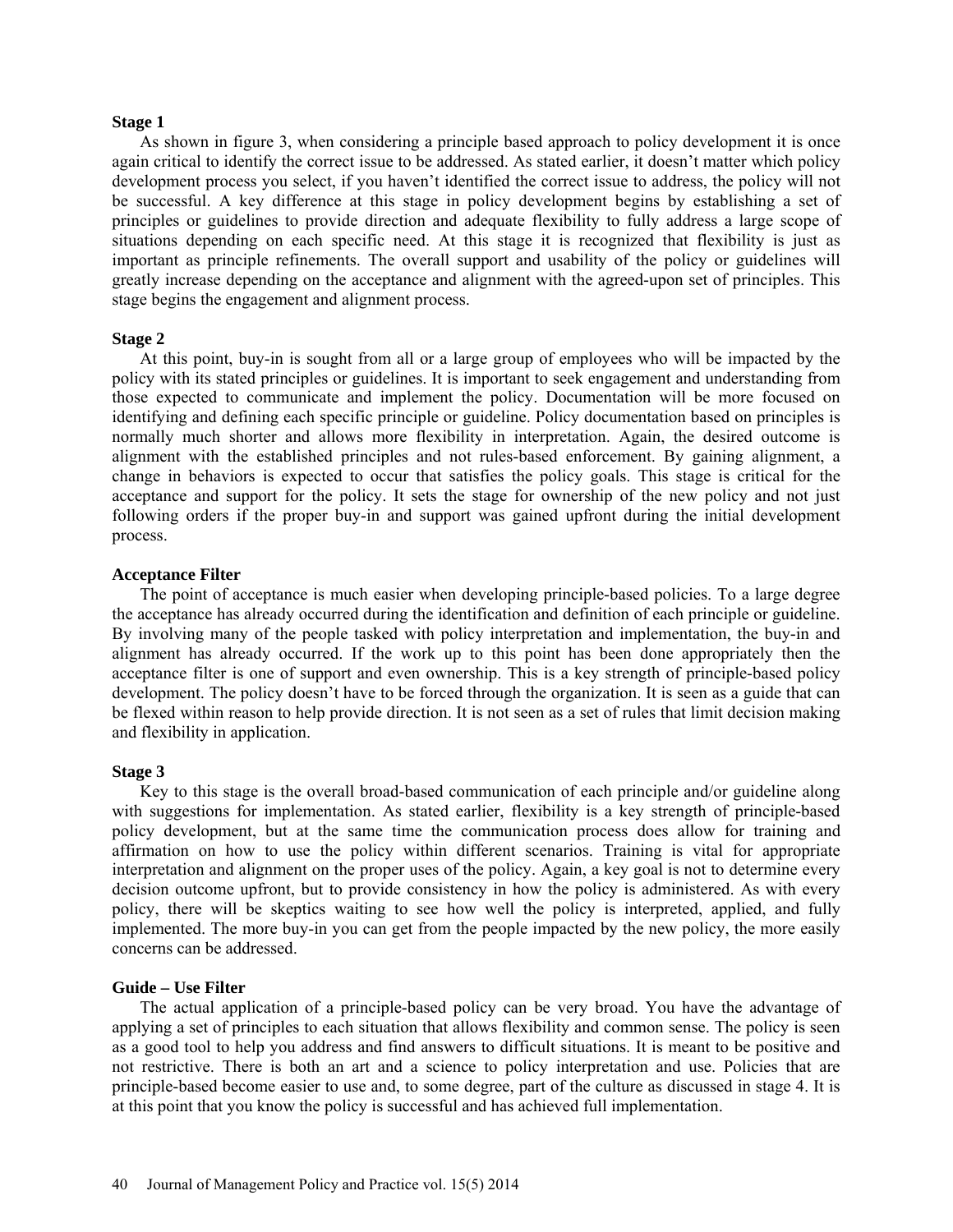#### **Stage 4**

The policy implementation process allows for a variety of applications and flexible outcomes. It is a process that is intended to become part of the organizational culture. Decisions are reached by utilizing a principle such as "respect others" that addresses a need to promote a behavior change that fosters the desired behavior. If the desired behavior is not achieved, then the policy allows for more direct enforcement. If the desired behavior is achieved, then the policy allows for positive coaching and recognition. Respecting others is a broad principle that can be applied to a variety of situations with a flexible decision-making outcome. Again, as stated earlier, it is very important to provide the necessary communication, training, and alignment to reach full cultural acceptance. The eventual long-term success of this policy will depend largely on the skills, interpretation, and proper implementation of this policy.



**FIGURE 4 COMBINED POLICY DEVELOPMENT PROCESS (FOUR STAGES)**

As shown above in figure 4, the initial step in policy development is to decide if you want to establish a set of rules/regulations or a set of principles/guidelines to address the need. Both policy development formats have their advantages and, to some degree, their weaknesses. Overall commitment from the individuals designing and using the policy is required, and there will always be some skepticism for the actual effectiveness of the new policy. Ultimately the long-term impact will be determined by the acceptance and actual use by the organization.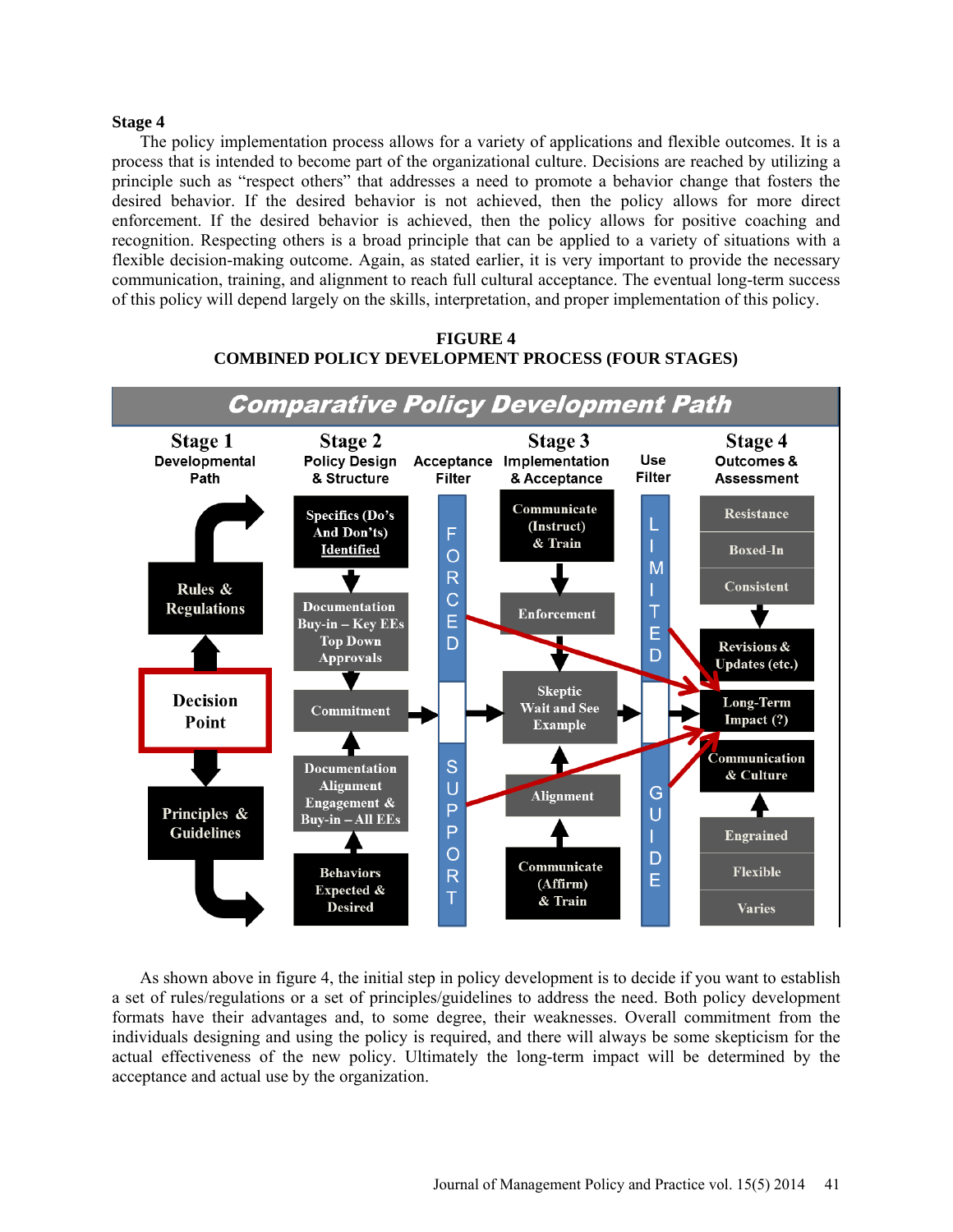#### **APPLICATION OF THE MODEL**

The "decision" at the point of entry to the combined model found in figure 4 is of critical importance. The path chosen for the best policy is better understood if we examine the differences in both paths. As previously discussed, a rule is a fixed application of law or a requirement that has to be followed completely. When considering the decision or implementation from a law perspective; if you use foul language you will be immediately dismissed. In essence all this law requires is a yes or no answer i.e. did the employee use foul language? Answer: Yes, therefore, the employee must be dismissed immediately. No interpretation is needed. The answer is clear and obvious, but as we can see in reality, it is "a less than palatable" option. It creates a boxed-in scenario that can seem out of touch with a common sense approach to the best solution.

From a corporate entity point of view, this type of rule is more applicable to, or more likely to be sourced from, larger corporations with deep and hierarchical spans of control. The deeper the span of control, the more rules typically found and the more complex become the policies to maintain control. "The top-down implementation approach is a clear-cut system of command and control" (Girdwood, 2013). A shallow span of control is more likely to be found in smaller, more nimble corporations, where reactions need to be made on the spur of the moment. These types of corporations are less likely to use corporate rules and prefer guidelines allowing flexibility in reaction to certain situations. The decision path then becomes a choice based on the identity and personality of the company. A more traditional management style would tend towards rules while a more distributed and flexible management style would tend towards guidelines. Two different management styles are in play as well: top down or bottom up management styles?

The different models work best when the management styles match the policy directions of development and management styles should be considered when selecting the policy development track. The creation process for both types (rule and guideline) carry different creation time lines. The creation process for the top-down rule is fairly efficient (Matland, 1995). There are few people involved and their decision process occurs fairly quickly when compared to the bottom-up approach. Bottom up creation of guidelines requires much more time to ensure acceptance by all. The process of group agreement and approval dramatically increases the time required to implement these types of guidelines.

Once commitment has been obtained and the corporation has either enforced or accepted the decision, implementation begins. Implementation time differs in both models as training for the rule-based model requires instruction on how the rules must be applied whereas the guidelines model requires mere acceptance of something those affected already understand. The people involved in the generation of the guideline have already ensured that their understanding is aligned with what the guideline entails.

Given the two models creation process, the use filter is determined by the level of buy in by the employees. Rules imposed and enforced tend to be limited in their use. A good example is the foul language example. Were the foul language example designed as a guideline, the example given above could be explained and still supported by defining "where" and under "what circumstances" the infraction occurred. Guideline: You must not use foul language at all. Application: A situation in front of employees in a closed door meeting is different than a situation where the foul language occurs in front of a company's customers.

The long term impact of a rule, once overlooked, is greatly degraded. The rule loses effectiveness when its application is inconsistent. The flexibility of application using the guideline approach allows each application to be assessed, allowing the guideline to become an accepted, rather than enforced, part of the corporate culture. Flexibility allows the guideline to be continuously used, adapted, applied, and to become engrained within the culture of the corporation.

#### **SUMMARY**

Policy development doesn't just happen. It needs to be planned and well-thought-out to be appropriately effective in an ever-changing environment. It is best to begin with the end in mind and